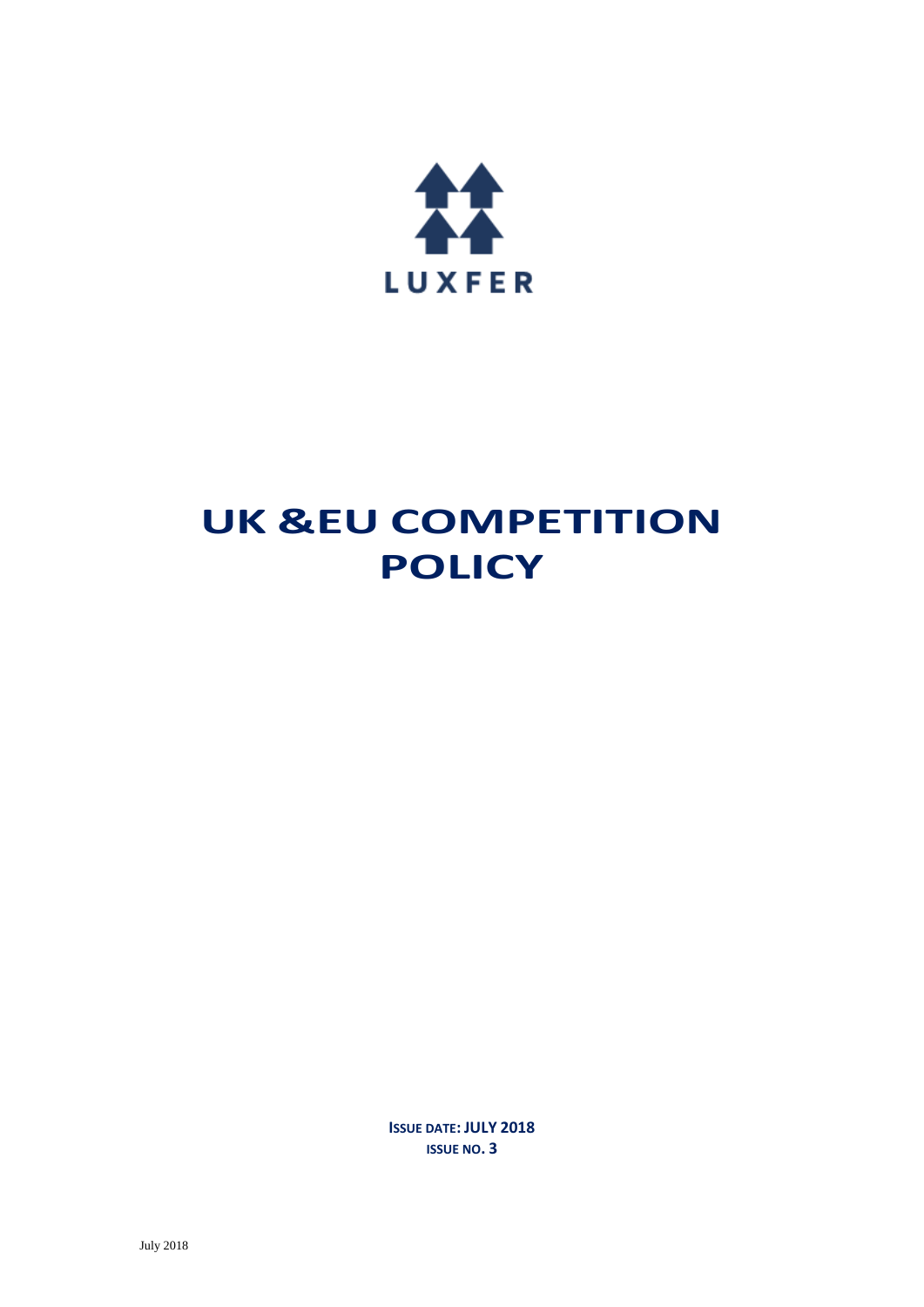#### **"WE WILL COMPETE VIGOROUSLY BUT FAIRLY"**

The pricing and other trading practices of companies are covered by competition (or antitrust) laws in European, North American and other worldwide markets. These laws apply to a company's activities carried on in those jurisdictions. This policy sets out guidance for *UK and EU competition* law and applies to Luxfer Holdings PLC and its subsidiary companies ("Luxfer") carrying on business in those jurisdictions wherever in the world they are based.

A separate version of the policy has been introduced to cover trade practices and antitrust compliance in the U.S.

It is impractical to provide a version of the policy for every jurisdiction, but the principles behind all such legislation are similar. It is Luxfer policy that Luxfer companies should comply with relevant competition (or antitrust) laws in whichever territory they trade.

Quite apart from personal liability to prosecution including personal fines, disqualification as a director or even imprisonment, Luxfer can be liable to pay fines of up to 10% of Luxfer's annual worldwide turnover if a Luxfer company is found to have infringed competition law. In addition to individual criminal sanctions and administrative financial penalties for the business, third parties who suffer loss because of anti-competitive behaviour may be able to recover damages from the company, infringing agreements may be invalid and therefore unenforceable and consequent adverse publicity and wasted management time are likely to lead to serious financial implications and potential loss of business for Luxfer. All employees should be aware that any infringement of the procedures and guidelines in this policy will be viewed very seriously and will be regarded as a disciplinary matter which may well affect your career prospects. As an employee of a Luxfer company you have a personal responsibility to ensure that you adhere to this policy.

There are two principal areas covered by European competition law: *anti-competitive agreements* and *abuse of a dominant position*.

## **1. ANTI-COMPETITIVE AGREEMENTS**

UK and European competition laws prohibit agreements between businesses that *prevent, restrict or distort competition and which affect trade within the UK/between member states*; broadly speaking, agreements which may harm competition or potential competition.

Examples of agreements likely to be prohibited are set out in the table attached.

Cartel behaviour (i.e. competitors behaving anti-competitively together) is regarded by the competition authorities as the most serious type of competition breach. It is illegal to collude with our competitors to fix prices, share markets, rig bids or share quotas. There is no defence even if the result of any collusive behaviour is loss-making. 'Pricing' for these purposes includes the whole commercial package: discounts, rebates, costs, credit terms etc. and is taken to cover bids and tenders as well as customer specific and general market pricing.

The act of colluding with competitors to fix market/product prices is illegal infringing behaviour and entirely against the ethical position that the company takes. The consequences to the company of an employee taking such an illegal action are draconian, as are the consequences to the employee which might include prosecution for the criminal cartel offence. Employees and Associates of Luxfer and its subsidiaries are expressly forbidden from taking such action.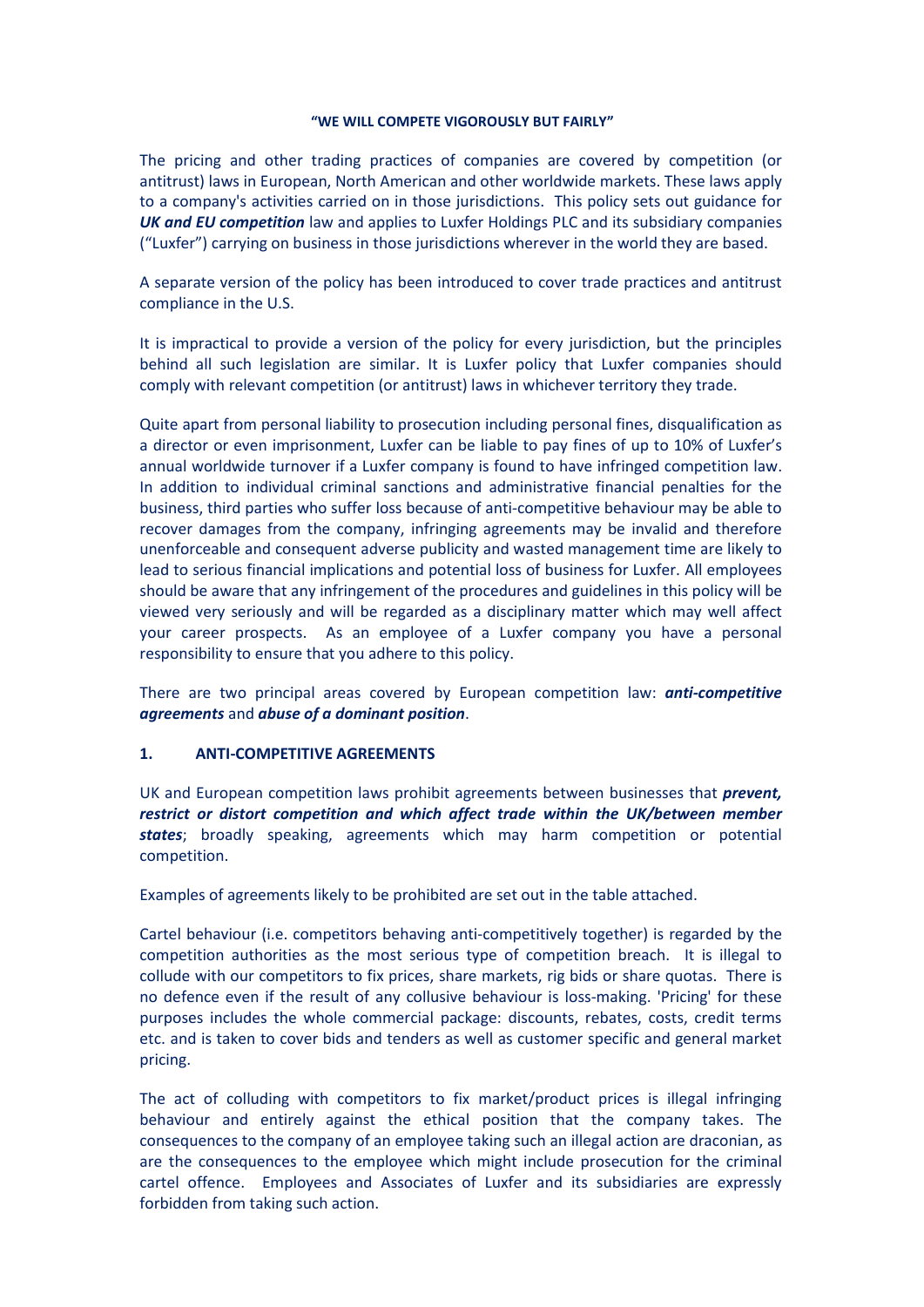Care should be taken when involved in *meetings and discussions with our competitors and they ought to be avoided where possible*, as they could be taken as evidence of collusion, no matter how innocent the actual purpose of the meeting.

Meetings of trade associations and regulatory bodies are generally acceptable, but care must be taken not to discuss forbidden topics such as pricing or territories and attendees should avoid being persuaded into off-agenda discussions or side meetings.

# **2. ABUSE OF A DOMINANT POSITION**

It is illegal to abuse a position of market dominance. Dominance is a position of market power and may be imputed from a high market share, with 'high' being around 40% or greater, although this figure is not an absolute threshold.

Examples of actions which when taken by a dominant company could fall foul of competition laws are set out in the table attached.

If we may be, or may be deemed to be, in a dominant position in a particular market we must not allow customers to attempt to manipulate the market through us. A customer should not be allowed to demand a specific differential between the price that he is charged and the price that his competitors are charged unless there is a justifiable reason, for example, higher volumes that support such a differential.

There is no law against having a high market share, and indeed it is generally accepted in commerce that the higher the share the better. It is also important to note that it is notoriously difficult to define the 'relevant market' and we might occasionally exaggerate our market share by drawing the relevant market boundaries too narrowly. We may say that we have an 80% share of the market for aluminium cylinders but if customers could switch to steel or composite cylinders then the relevant market may be defined as cylinders of all materials and our share of such relevant market expressed accordingly.

For example, Superform may appear to have a dominant position in its field as there is little direct competition for superplastically-formed aluminium sheet. However, it may be contended that cold stamped aluminium, spun aluminium, cold-stamped mild steel and assemblies of aluminium castings are alternatives readily available to many customers at similar costs and suppliers of such products should therefore be included within the scope of the relevant market for this purpose.

Nevertheless, there are some areas where our market share is high, no matter how widely the relevant market is drawn. In these areas we need to exercise extra caution, particularly where the customer is constrained during the period of their agreement to purchase a fixed proportion of its product(s) from us.

In general, where we could have a 'dominant' position in a relevant market, we have a 'special responsibility not to allow our conduct to impair genuine, undistorted competition on the common market' (European Court of Justice).

The table annexed illustrates examples of situations you may find yourself in, which involve potentially anti-competitive agreements or an abuse of a dominant position. This 'traffic light' summary provides examples of arrangements that are likely to be illegal, those which require prior clearance from a specialist legal adviser and those that are generally permissible. **IT IS NOT AN EXHAUSTIVE LIST.**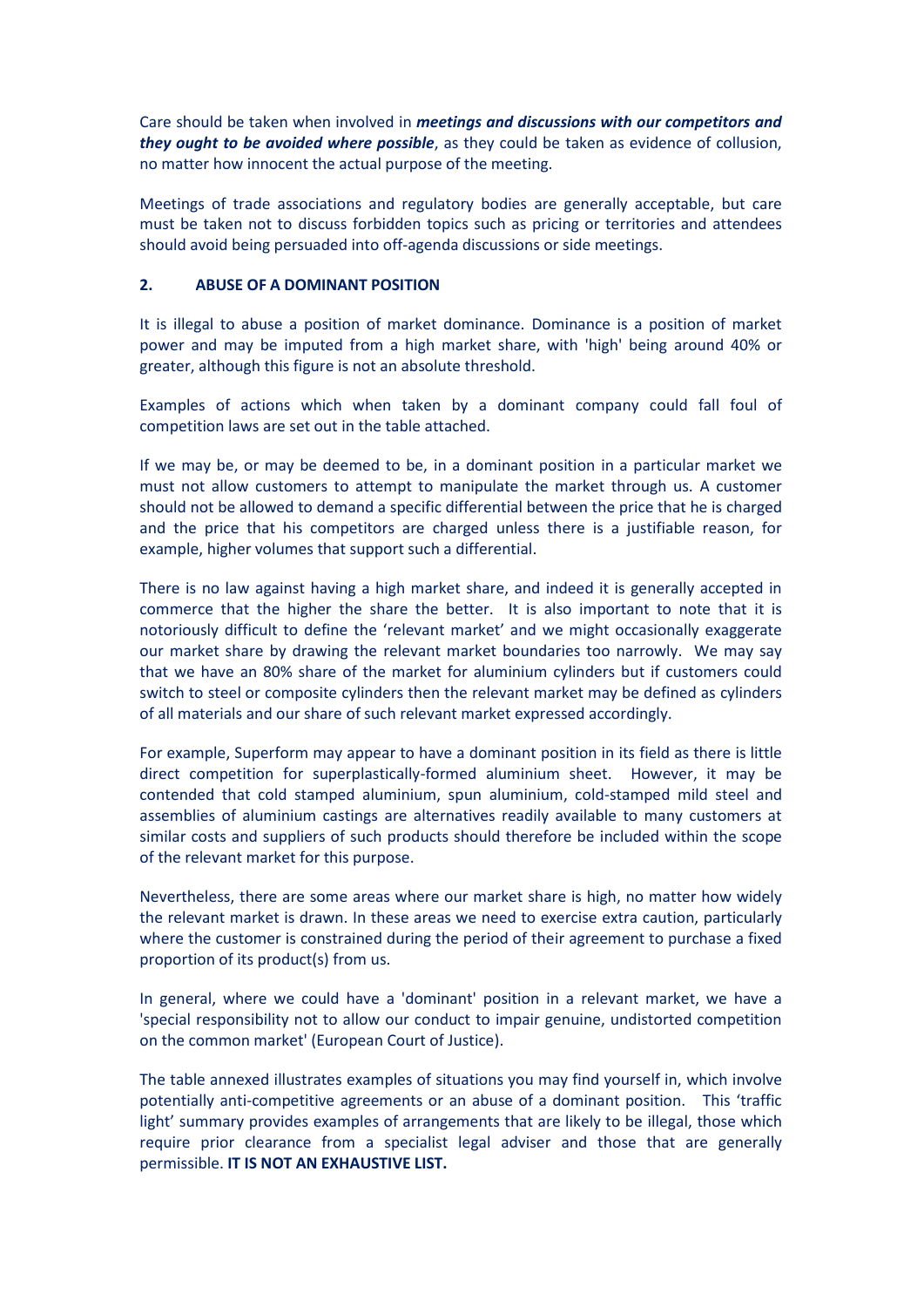## **3. EXEMPTIONS**

Competition issues will only arise where there is an 'appreciable affect' on competition in the relevant market. Even if there is a restriction of competition in the relevant market arising from an agreement it may fall into an exemption and not be prohibited, but prior clearance cannot be obtained from the competition authorities and it is up to Luxfer to assess the agreement and demonstrate that the exception applies and continues to apply.

If an agreement falls within an *EU block exemption* the risk of a competition issue arising is minimised. Sometimes limiting the term of the agreement or re-wording it will achieve its commercial objective within competition rules. The most relevant EU block exemptions for our purposes cover *vertical agreements*, *technology transfer agreements* and *research and development (R&D) agreements*.

Protection under these 'safe harbour' provisions will depend on the terms of the relevant agreement complying with the terms and criteria set out in the applicable regulations. The block exemptions each have their own rules and restrictions which will need to be considered carefully before reliance is placed upon them. The exemptions will only apply if a party's relevant market share is below a prescribed threshold and so-called prohibited 'hardcore' restrictions (e.g. price fixing, production restrictions, exclusive grant-back obligations) are not present. The assessment and judgement as to whether one of the block exemptions applies is not one that should ever be made without expert legal advice.

By way of example the following agreements may be covered by the following block exemptions:

## **EU technology transfer block exemption**

Agreements between two parties involving the licensing or assignment of certain types of intellectual property (including patents, know-how, software copyright and design rights) with the purpose of manufacturing a product using such licensed rights/technology.

## **EU R&D block exemption**

Agreements involving two or more enterprises which agree to collaborate in the development of new products or processes and where one of the parties is an actual or potential producer of products or technology capable of being improved or replaced by the R&D products or technology.

## **EU vertical agreement block exemption**

Agreements entered into between businesses operating at different levels of the market, such as a manufacturer and supplier, a distributor and reseller, a franchisor and franchisee or a principal and agent. Vertical agreements normally involve one or both parties accepting certain restraints on their freedom of action, such as exclusive dealing requirements and territorial limitations.

*Whether a practice may infringe competition rules and whether an exemption applies will usually depend on an analysis of the particular market conditions in which the business is operating as well as the specific agreement. Consequently, while some general guidelines are set out in this policy, there will often be circumstances where the situation will require further legal and/or economic analysis and advice. In those circumstances, please contact Luxfer's General Counsel for initial advice.*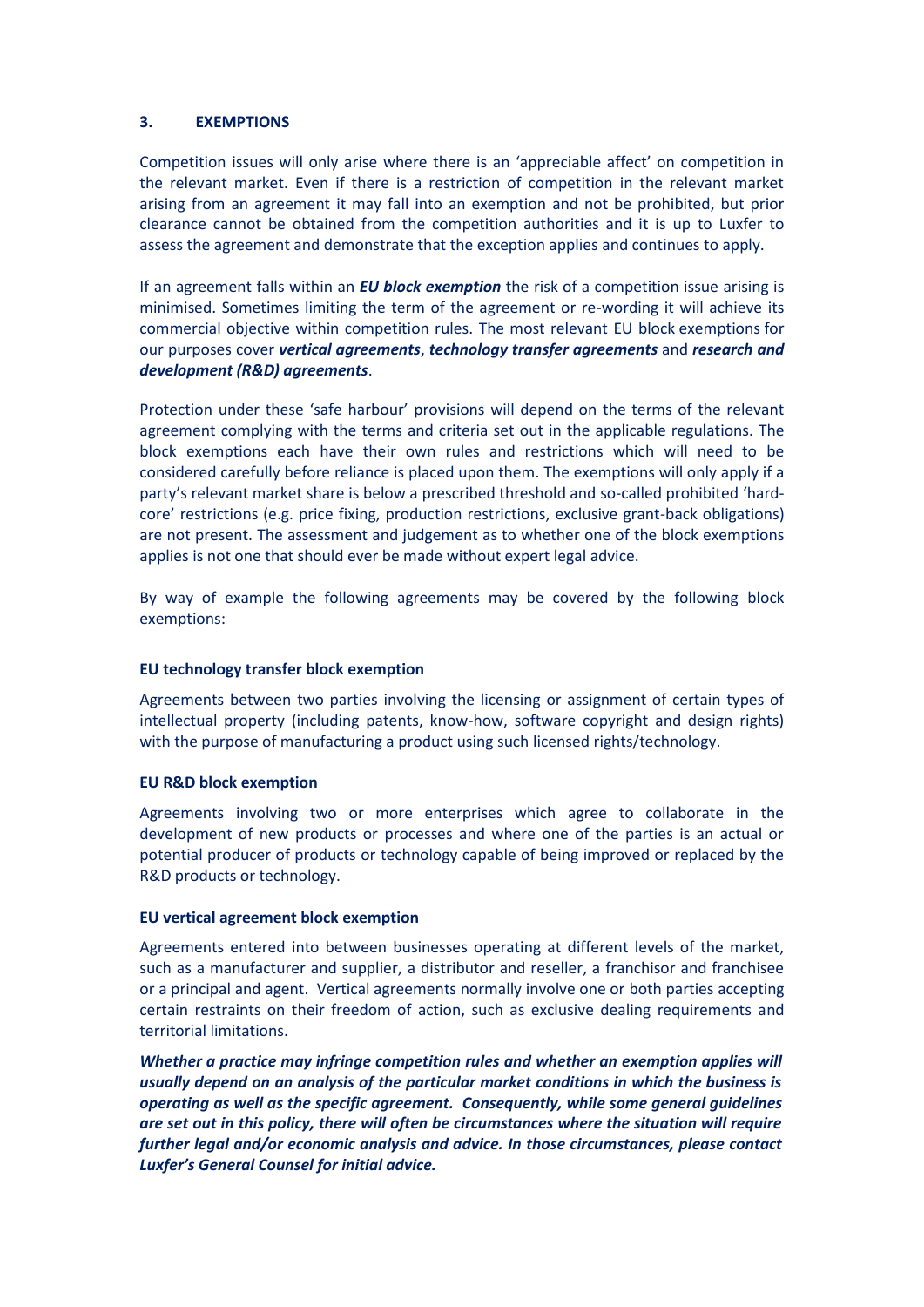#### **RESPONSIBILITY FOR THIS POLICY**

The executive leadership team (ELT) has overall responsibility for this policy. The policy will be reviewed annually and changes will be made as required to ensure it covers all applicable legal, regulatory and ethical obligations.

Managing directors and presidents of the Luxfer business units have day-to-day operational responsibility for implementing this policy and have a specific responsibility to set an appropriate standard of behaviour, to lead by example and to ensure that those they manage adhere to this policy and promote the aims and objectives of Luxfer with regard to compliance with competition legislation.

If you have any questions about the content or application of this policy, you should contact your Luxfer's General Counsel.

*……………………………………………………..*

**Alok Maskara Chief Executive Officer Luxfer Holdings PLC**

July 2018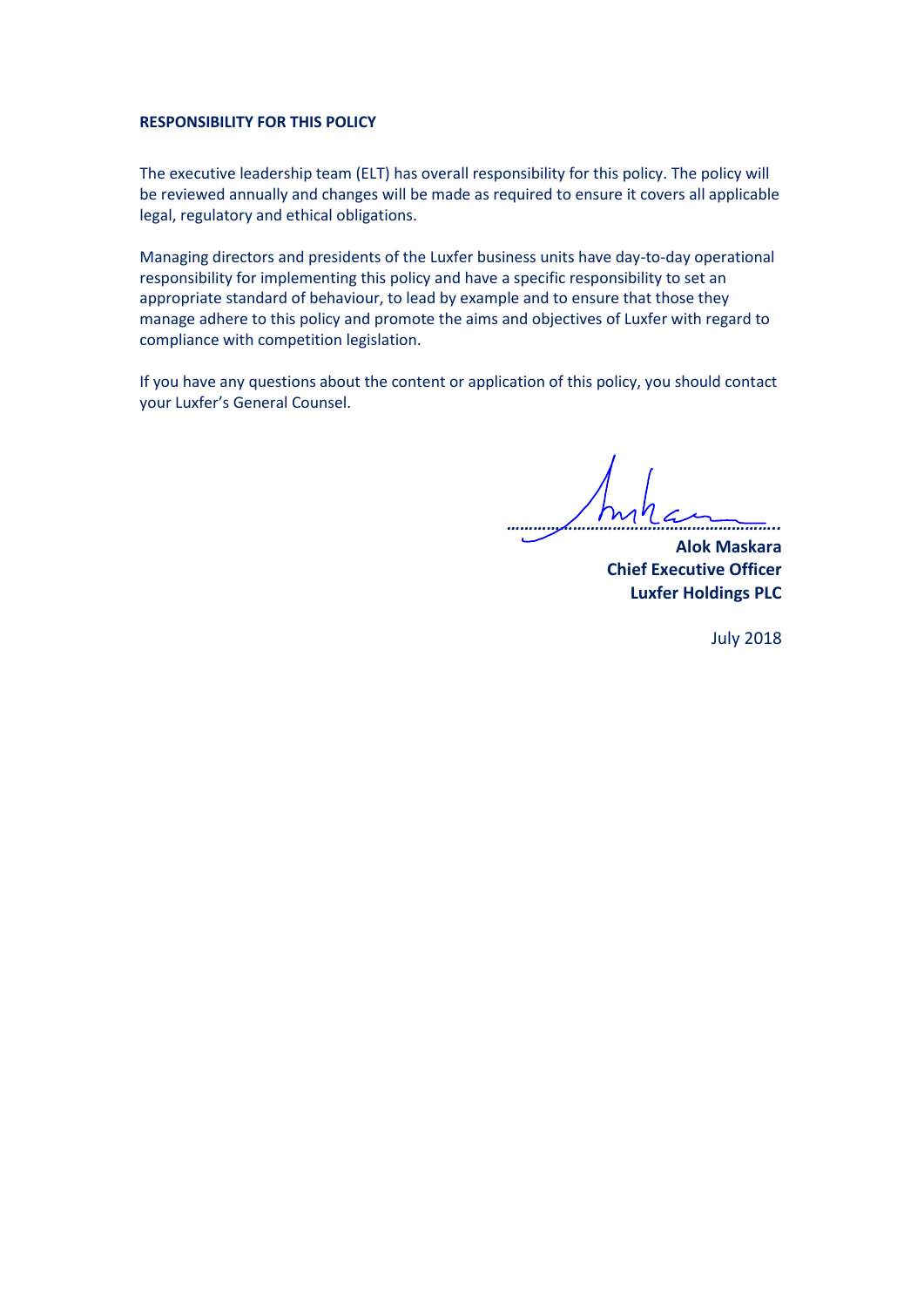| <b>Issue</b>                | Likely to be illegal                                                                                                                                                                                                                                                                                                                                                                                                                                                                                                                                                                                                                                | <b>Generally permissible</b>                                                                                                                                                                                                              | <b>Legal advice required</b>                                                                                                                                                                                                                                                                                                                                                                                                                                                                   |
|-----------------------------|-----------------------------------------------------------------------------------------------------------------------------------------------------------------------------------------------------------------------------------------------------------------------------------------------------------------------------------------------------------------------------------------------------------------------------------------------------------------------------------------------------------------------------------------------------------------------------------------------------------------------------------------------------|-------------------------------------------------------------------------------------------------------------------------------------------------------------------------------------------------------------------------------------------|------------------------------------------------------------------------------------------------------------------------------------------------------------------------------------------------------------------------------------------------------------------------------------------------------------------------------------------------------------------------------------------------------------------------------------------------------------------------------------------------|
| <b>Pricing</b>              | Discussing pricing with competitors<br>Discussing with competitors the price<br>of raw materials that you both<br>purchase<br>Contacting a competitor to discuss a<br>$\bullet$<br>simultaneous increase in prices<br>In a dominant position - making sales<br>$\bullet$<br>at a loss to drive competitors out of<br>the market                                                                                                                                                                                                                                                                                                                     | Offering a discounted rate to<br>customers related to the volume they<br>purchase<br>Raising prices in line with general<br>market conditions                                                                                             | Purchasing non-key items jointly with<br>competitors in order to increase<br>leverage with a supplier<br>Announcing price changes in advance<br>and retracting the announcement<br>when competitors do not do the same                                                                                                                                                                                                                                                                         |
| Dealing with<br>competitors | informally)<br><b>Discussing</b><br>(even<br>$\bullet$<br>prices, discounts, price changes,<br>credit<br>policy,<br>terms,<br>price<br>marketing initiatives, marketing<br>strategies transportation charges,<br>terms<br><b>of</b><br>sale,<br>production<br>capacities and costs, productions<br>or sales volumes, import volumes,<br>market shares, distribution and<br>terms/costs,<br>marketing<br>information regarding<br>supplier<br>relationships, future<br>business<br>plans, proposed investments and<br>matters relating to individual<br>suppliers or customers<br>Agreeing with competitors not to<br>contact a particular customer/ | Undertaking joint R&D with a<br>$\bullet$<br>competitor where all participants are<br>free to exploit the results<br>Obtaining information on competitors<br>from publicly available sources, such<br>as the media, internet or customers | Discussing a joint venture proposal<br>with a competitor<br>Discussing the opportunity of carrying<br>out R&D with a competitor<br><b>Entering into technology licensing</b><br>arrangements<br><b>Entering into product-swap</b><br>$\bullet$<br>arrangements with competitors<br>Making joint purchasing arrangements<br>$\bullet$<br>with a competitor<br>Discussing the possibility of closing<br>$\bullet$<br>one of your plants and substituting a<br>product supplied by the competitor |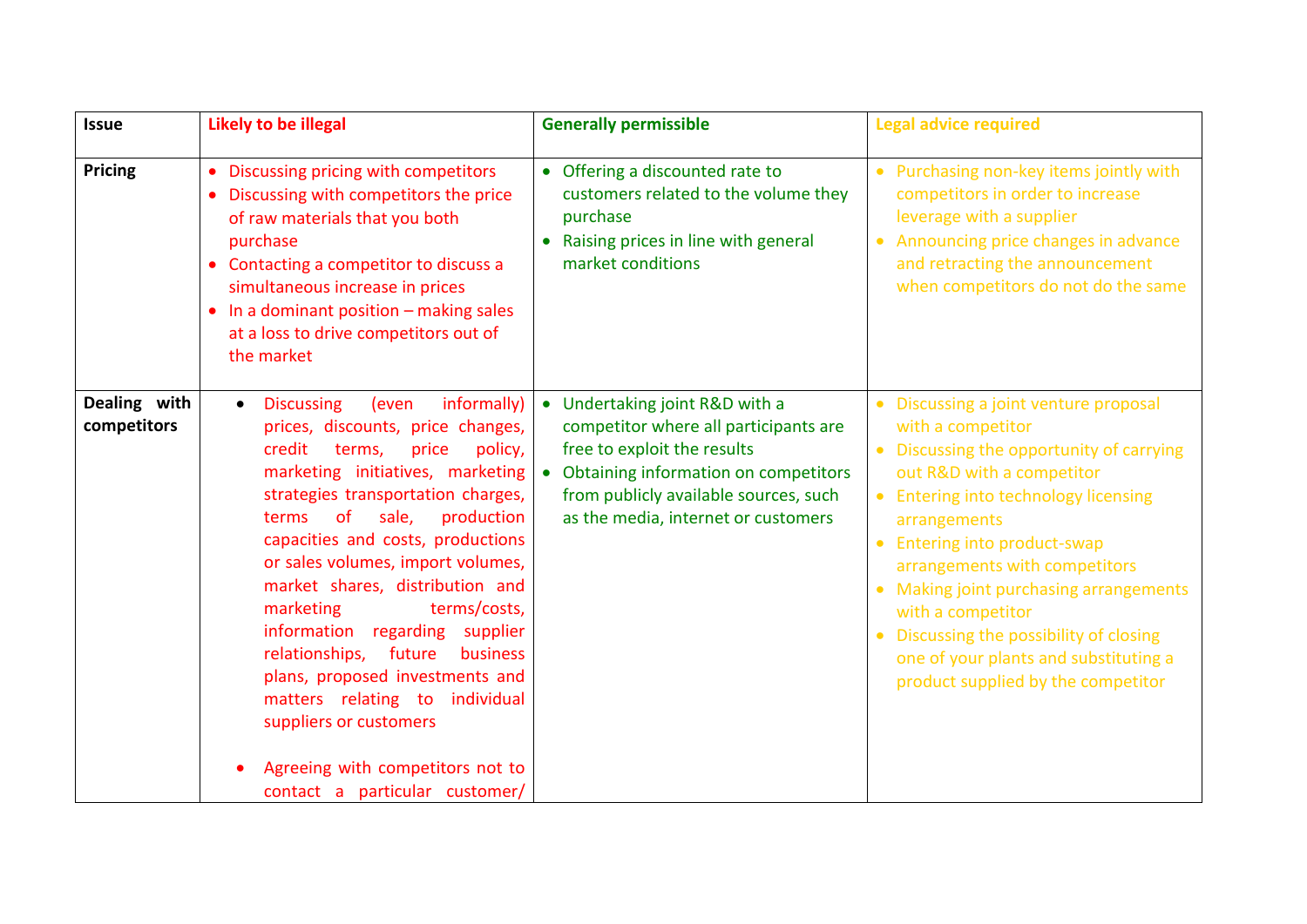| of<br>other<br>joint<br>boycotting<br>companies                                                                                                                 |  |
|-----------------------------------------------------------------------------------------------------------------------------------------------------------------|--|
| Agreeing not to bid for a<br>$\bullet$<br>particular tender or dividing up<br>projects between competitors                                                      |  |
| Discussing with competitors<br>$\bullet$<br>territories in which sales have<br>been strong                                                                      |  |
| Discussing with competitors ways<br>$\bullet$<br>to keep a new rival out of a<br>particular market                                                              |  |
| Agreeing with a competitor the<br>$\bullet$<br>launch date of new technology<br>you are both independently<br>developing                                        |  |
| Making an agreement or acting<br>with a competitor in such a way<br>as to allocate sales, territory,<br>customers or products between<br>you and the competitor |  |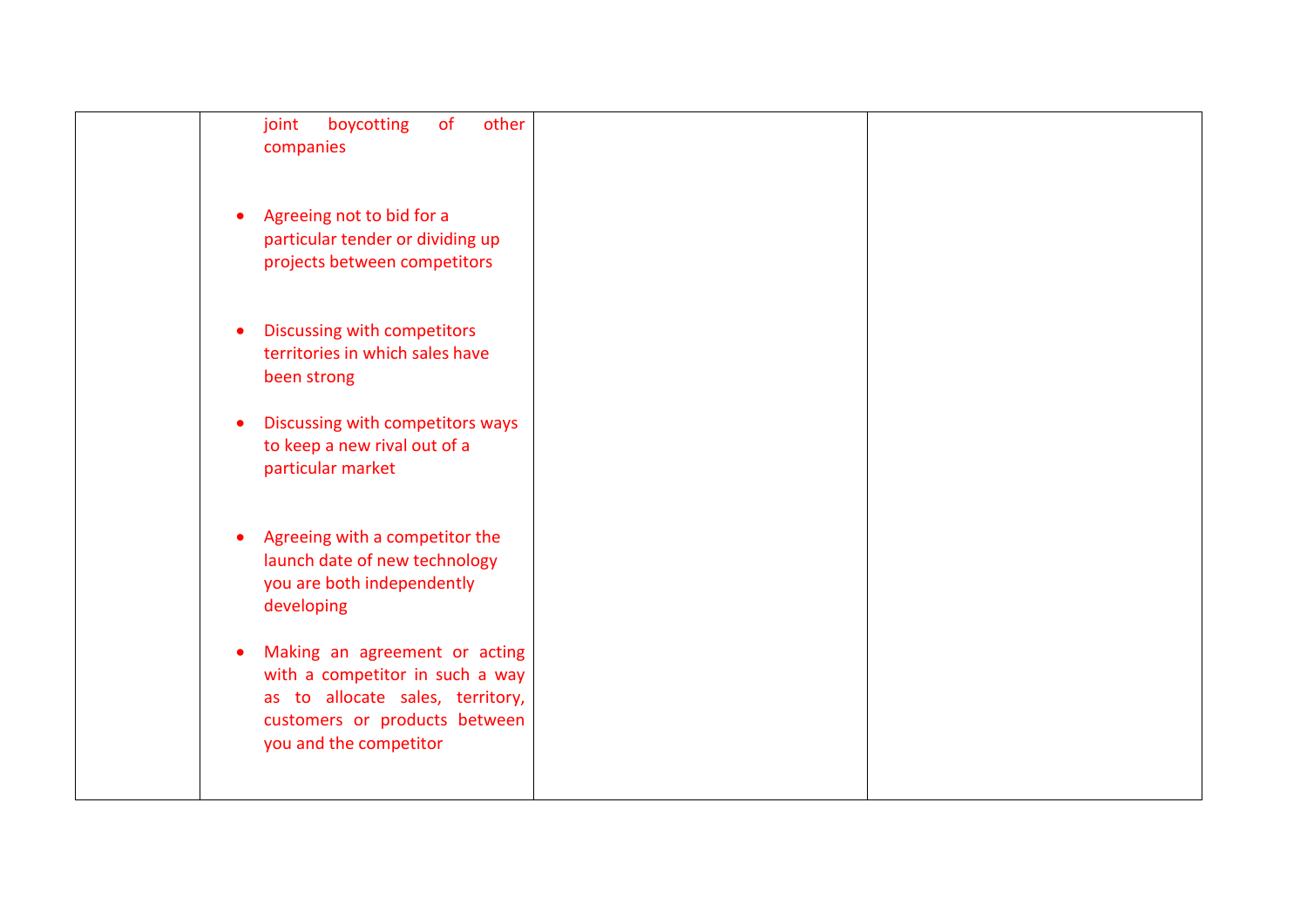| Dealing with<br>customer and<br><b>Agreements</b><br>with<br>customers | Telling a customer you will only supply<br>$\bullet$<br>product A if he also purchases product<br>B (unless your market share on both<br>markets is below 30%)<br>$\bullet$ In a dominant position – refusing to<br>deal with a customer without any<br>objective reason<br>the abusive exploitation of a dominating<br>market position, for example, offering an<br>extra discount to customers who agree to<br>buy exclusively from you; or | • If your market share is below 30%<br>entering an exclusive supply<br>agreement which cannot exceed 5<br>years (no rolling on permitted)                                                                                                                                                                                                                                                                                               | $\bullet$ In a dominant position $-$ taking the<br>decision not to deal with a customer<br>due to their adverse credit rating or<br>bad debt history                                                                                                   |
|------------------------------------------------------------------------|-----------------------------------------------------------------------------------------------------------------------------------------------------------------------------------------------------------------------------------------------------------------------------------------------------------------------------------------------------------------------------------------------------------------------------------------------|-----------------------------------------------------------------------------------------------------------------------------------------------------------------------------------------------------------------------------------------------------------------------------------------------------------------------------------------------------------------------------------------------------------------------------------------|--------------------------------------------------------------------------------------------------------------------------------------------------------------------------------------------------------------------------------------------------------|
| <b>Trade</b><br><b>Associations</b>                                    | • Discussing territories, prices, terms<br>and conditions, future plans or details<br>of customers or suppliers<br>Exchanging information on historical<br>$\bullet$<br>sales, prices, discounts, terms of<br>business etc with a competitor                                                                                                                                                                                                  | <b>Attending Trade Association meetings</b><br>$\bullet$<br>Discussing industry-wide issues such as<br>$\bullet$<br>health and safety or regulatory issues<br>Discussing proposed changes in the<br>$\bullet$<br>law which apply to the industry<br>Asking the chairman to note your<br>$\bullet$<br>objection to illegal issues (such as<br>those in the first column) being<br>discussed during a meeting, and<br>leaving the meeting | Joining a new Trade Association<br>$\bullet$<br>Participating in an information-sharing<br>scheme in which sales volumes are<br>supplied to an independent third party<br>for anonymous distribution between<br>participants (e.g. REACH registration) |
| Dealing with<br><b>Distributors</b>                                    | • Setting fixed or minimum resale prices<br>Prohibiting a distributor from making<br>$\bullet$<br>'passive sales' (i.e. when the customer                                                                                                                                                                                                                                                                                                     | • Recommending resale prices, with no<br>pressure on distributors to follow<br>them<br>• If your market share is less than 30%                                                                                                                                                                                                                                                                                                          | Any restriction in your distributorship<br>agreement where you or the<br>distributor has a market share<br>exceeding 30%                                                                                                                               |